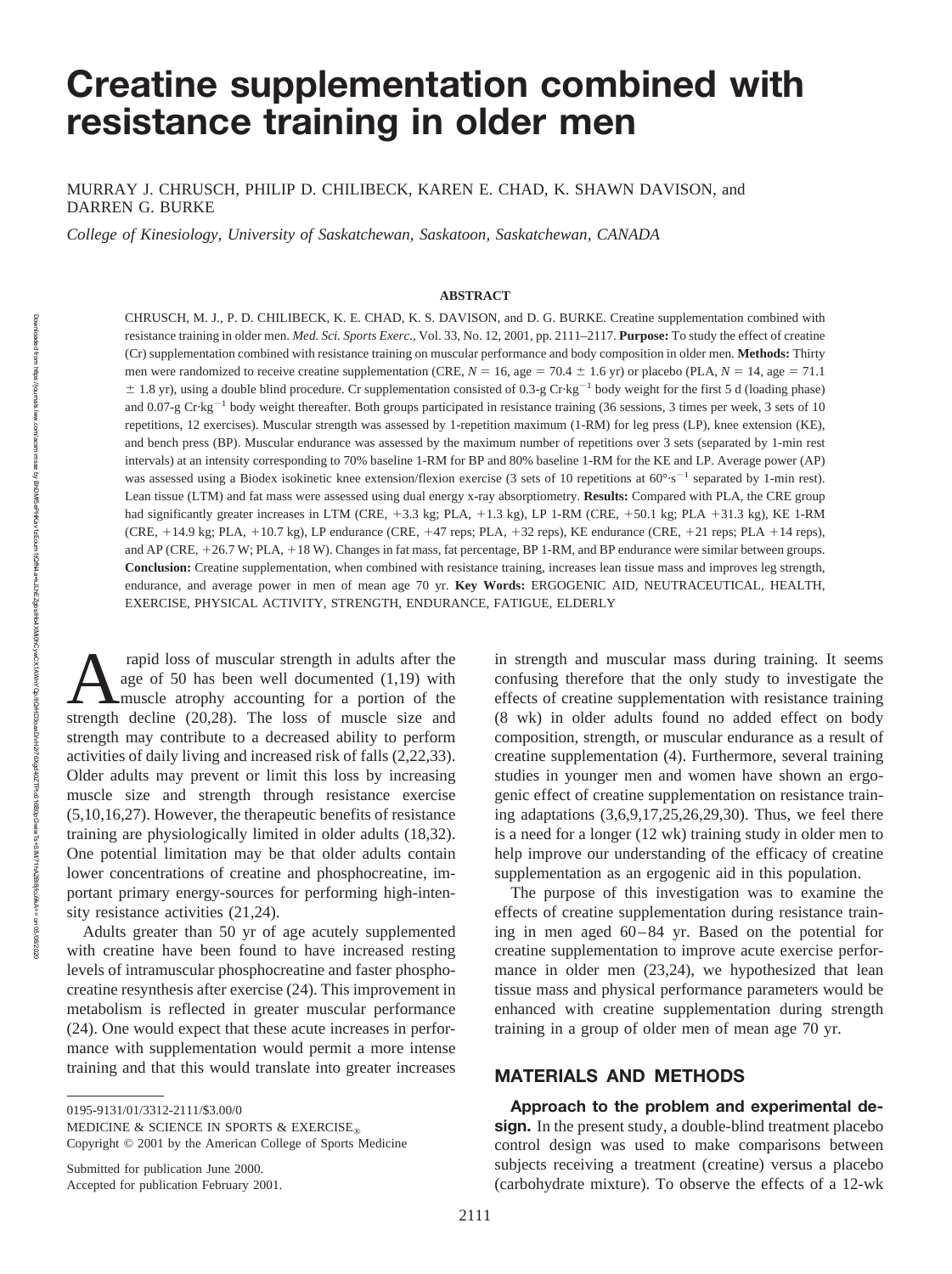|                                        | Age (yr)                               | Height (cm)                        | Mass (kg)                        | <b>Body Mass</b><br>Index (kg $\cdot$ m $^{-2}$ ) |
|----------------------------------------|----------------------------------------|------------------------------------|----------------------------------|---------------------------------------------------|
| CRE $(N =$<br>16)<br>$PLA (N =$<br>14) | $70.4 \pm$<br>1.6<br>74 4<br>$\pm$ 1.8 | $177.6 \pm 1.7$<br>$176.0 \pm 1.2$ | $88.0 \pm 3.6$<br>$79.9 \pm 2.9$ | $27.9 \pm 1.1$<br>25.7<br>$\pm 0.7$               |

Values are means  $\pm$  SE.

resistance training program with and without creatine supplementation, subjects were randomly placed into either a creatine or placebo group. Major variables assessed in this study were physical performance measures (muscular strength, endurance, and power) of the upper and lower extremities and lean tissue mass. Muscular endurance and average power during repeated sets of exercise were chosen as performance measures because phosphocreatine levels have been shown to be important for prevention of fatigue during high-intensity exercise and recovery after high-intensity exercise (i.e., between sets) (7,12). The performance measures were gathered during pre-, mid-, and post-test periods, whereas lean tissue mass was assessed at only the pre- and post-test periods.

**Study participants.** Thirty-three sedentary to moderately active 60- to 84-yr-old men voluntarily participated in this study with written informed consent and physician approval. Descriptive characteristics are shown in Table 1. The study consisted of whole-body strength training and creatine supplementation. Three subjects, one receiving creatine and two receiving placebo, withdrew from the study as a result of reoccurring chronic degenerative knee or back injuries that prevented complete adherence to the required training and testing protocol.

During the preliminary testing or baseline (pre) period, participants were randomly assigned in a double-blind fashion to either an oral creatine (Cr) supplementation (CRE, *N*  $=$  16) group or a placebo (PLA,  $N = 14$ ) group, and participant characteristics such as age, height, and weight were recorded. Dietary intake and physical activity levels were estimated using a 3-d food record analyzed with FUEL Nutrition Software 2.1a (LogiForm International Inc., Saint-Foy, Quebec, Canada) and the Godin Leisure-Time Physical Activity questionnaire (11), respectively.

**Creatine supplementation protocol.** The CRE group was required to consume  $0.3$  g·kg<sup>-1</sup> of body weight  $\cdot$  $d^{-1}$  of creatine for the first 5 d (loading phase; average dosages of  $26.4 \pm 1.2$  g) as developed by Hultman and colleagues (13) and 0.07 g·kg<sup>-1</sup> of body weight  $\cdot$  d<sup>-1</sup> of creatine thereafter, until completion of the final test period (maintenance phase; average daily dosage of  $6.2 \pm 0.3$  g). The CRE group consumed creatine monohydrate powder with a sucrose-flour mixture to mask the substance. The PLA group consumed a sucrose-flour mixture with an equal portion of mix added in place of the creatine, making it indistinguishable in flavor, texture, and appearance to the CRE group's mixture. Supplements were divided into three equal portions within plastic Ziploc bags, and participants were encouraged to consume supplements during or after meals in approximately equal intervals throughout the day. Participants returned empty bags at every session, were

reminded about proper compliance to the supplement consumption protocol, and given a new set of supplements to be consumed before the next training session. The consumption of supplements (creatine and placebo) began at the onset of the second week of the training sessions (session 4) and ceased after final posttesting was complete.

**Resistance training program.** A beginning wholebody resistance training program was performed by both groups (CRE and PLA) with supervision. Each training session began with a 5-min warm-up on a Monark (Ergomedic 818 E; Stockholm, Sweden) cycle ergometer and stretching exercises. Three sets of 10 repetitions with a 1-min break in between each set were performed for 12 different exercises. Exercises included: bench press, lat pulldown, shoulder press, bicep curl, back extension, and hip (extension, flexion, adduction, abduction) using Lever equipment (Pulse Fitness Systems; Winnipeg, Manitoba, Canada) and leg flexion, knee extension, and leg press using Hammer Strength equipment (Life Fitness; Franklin Park, IL). Training logbooks were given to each participant where expected training loads and total number of repetitions produced in each set were recorded by researchers and participants, respectively.

One practice session was provided for each participant before start of study. Proper breathing and form, with full range of motion was demonstrated and encouraged for the performance of each exercise. Participants were also advised to perform exercises consisting of large muscle groups before small muscle group exercises, continue normal activity and eating routines, and refrain from strenuous physical activities outside the exercise protocol of the present study.

The training sessions were performed three times per week for 12 wk (or 36 total exercise sessions). Attendance rate for resistance training participation was 95.3% and did not differ significantly between groups. At the start of the resistance training program, leg press, knee extension, and bench press exercises were performed at 50% of pre 1-RM, whereas all other exercises were performed at levels below 50% pre 1-RM. Training volumes for hip and back exercises were progressed throughout the study at equal levels for all participants. For all other exercises, the resistance was individually progressed during training sessions 3 to 13 and 18 to 31 by 5% or 2.2 kg (whichever was greater) once a subject was able to complete 10 repetitions on the third set. Tapering occurred during the three sessions before testing (i.e., sessions  $14-16$  and  $32-34$ ) at a 5% or 2.2-kg reduction (whichever was greater) in weight lifted. The rationale behind tapering was to ensure that participants were not hindered by training fatigue during the test periods performed the following week. Participants maintained their lowered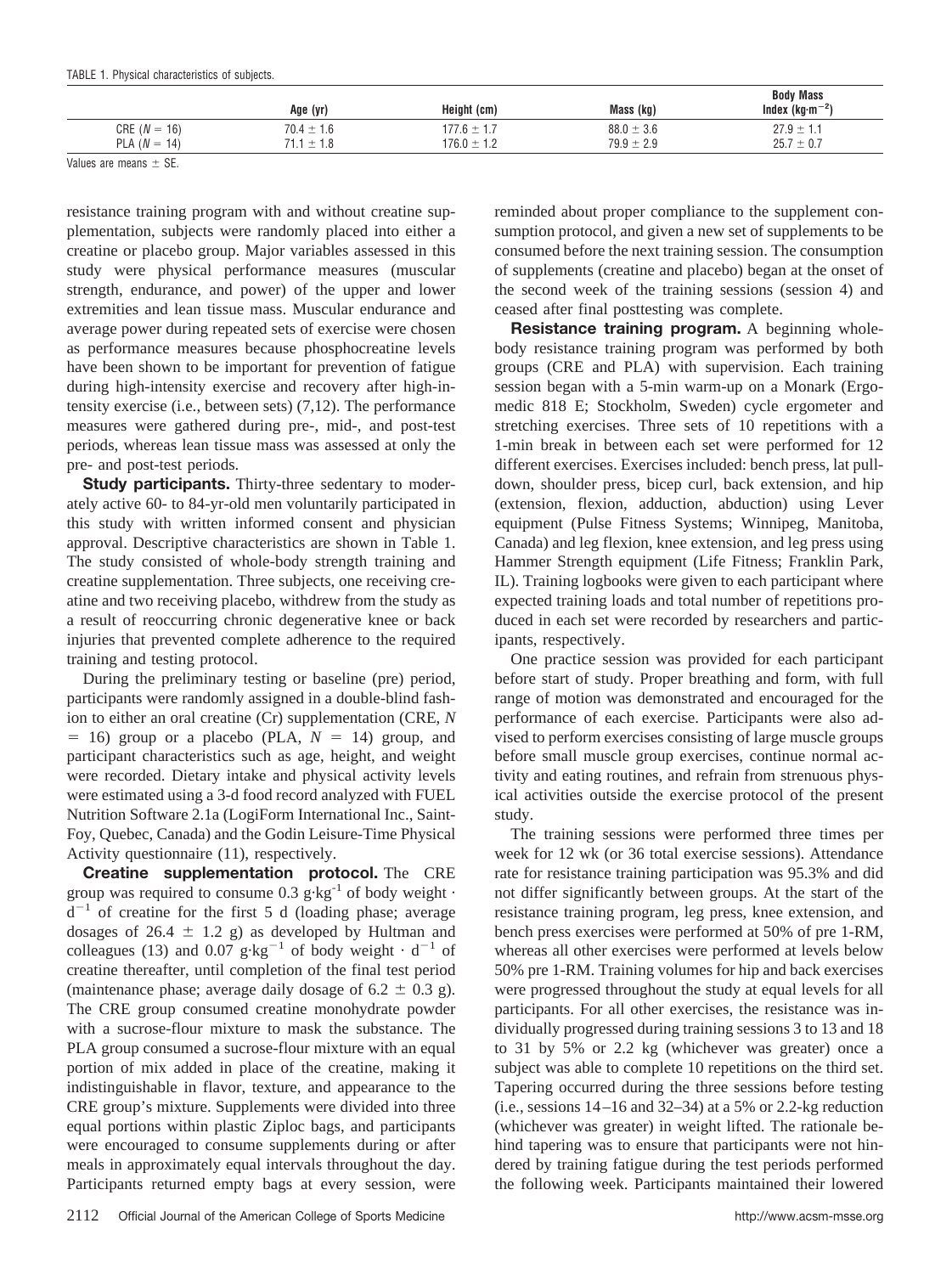workloads during the first week of weight training (i.e., sessions 1–3, baseline) to reduce risk of injury and the midand post-test periods (i.e., sessions 16–18 and 34–36). Training volumes (kg·reps) for all except the hip and back exercises were recorded for both groups (CRE and PLA) at baseline (week 1) and intervention (i.e., supplementation period, weeks 2–12).

**Body composition assessment.** Headless estimations for bone-mineral free lean tissue mass, fat mass, and fat percentage were measured by whole-body dual-energy x-ray absorptiometry (DEXA; QDR-2000, Hologic, Inc., Waltham, MA) in array mode. Before scanning all participants were required to take off all removable objects containing metal (i.e., jewelry, glasses, clothing with buttons, and/or zippers). Scans were performed with subjects lying in a supine position along the scanning table's centerline longitudinal axis. Feet were taped together at the toes (i.e., first phalanges) to immobilize the legs while the hands were maintained in a pronated position within the scanning region. Scans were performed before and after the completion of the training-supplementation protocol. Reproducibility of the DEXA was determined on 10 male subjects assessed on two separate occasions. The correlation coefficient (r) for lean and fat tissue mass was 0.99, and the coefficients of variation were and 0.54% for lean and 2.95% for body fat mass.

**Muscular strength, endurance, and power testing.** All muscular performance testing occurred after the completion of a 5-min warm-up on a Monark (Ergomedic 818 E) cycle ergometer and stretching exercises. Muscular strength, endurance, and power were tested on three separate days before training (pre), at the mid-point (mid) of training, and on the final week of training (post). Midtesting occurred after 28 d of supplementation on the days of but before the scheduled training sessions 16, 17, and 18. Posttesting occurred during the last week of training after 70 d of supplementation on the days of but before the scheduled training sessions 34, 35, and 36.

On the first day of testing, muscular strength was assessed using one-repetition maximum (1-RM) testing for leg press, knee extension, and bench press exercises. Exercise testing continued in the same order as pre for mid and post periods. The 1-RM protocol consisted of an eight-repetition set with low weight and a 1-min break before the first 1-RM attempt. Weight was then progressively increased and a 2-min rest period was given between each subsequent 1-RM attempt. Subjects were permitted four to six attempts to determine the 1-RM value. Each test exercise was separated with a 3-min rest break. Reproducibility of the strength measures was assessed on 10 subjects from the study sample on two separate occasions, 2 d apart. The leg press, bench press, and knee extension strength measures had interclass correlation coefficients of 0.99, 0.99, and 0.96, respectively, and method errors, expressed as coefficients of variation of 3.0%, 3.6%, and 3.3%, respectively.

On day 2, leg press, knee extension, and bench press muscular endurance performances were determined as the maximum number of repetitions that could be performed

during three sets separated by 1-min rests. Each test was separated with a 3-min rest break, and exercise testing continued in the same order during each test period. Participants warmed up with one set of eight repetitions at 50% of pre 1-RM with a 2-min break before muscular endurance testing began. Resistance corresponded to 70% pre 1-RM for the bench press and 80% pre 1-RM for the leg press and knee extension exercises. The different percentages of 1-RM used for the muscular endurance tests took into account previous observations that for a given percentage of 1-RM, more repetitions can be performed during lower body exercises as compared to upper body exercises (8). Reproducibility was assessed on eight subjects from the study sample on two separate occasions, 2 d apart. The leg press, bench press, and knee extension endurance measures had interclass correlation coefficients of 0.95, 0.90, and 0.95, respectively, and method errors, expressed as coefficients of variation, of 9.6%, 7.5%, and 16.7%, respectively.

On day 3, muscular endurance and fatigue were further assessed by measuring average power for the knee extensors and flexors of the dominant leg over three sets of 10 repetitions at  $60^{\circ}$ ·s<sup>-1</sup> on an isokinetic dynamometer (Biodex System 3, Biodex Medical Systems Inc., Shirley NY). Oneminute rest periods were enforced between sets. Range of motion consisted of movement from 90° to 10° of knee flexion. Subjects sat against a back support, producing an angle of 85° of hip flexion. Stabilizing belts were placed over the lap, across the chest, and across the distal one-third of the tested leg thigh. The rotational axis of the dynamometer was positioned to be coaxial with the knee axis (lateral epicondyle) during testing. Torque measures were corrected for the effects of gravity on the lower leg and the dynamometer's resistance pad. The torque output on the dynamometer was checked with a calibration weight on a weekly basis throughout the study. Reproducibility was assessed on 11 subjects on two occasions, 2 d apart. The average power measure used had an interclass correlation coefficient of 0.97 and a coefficient of variation of 4.3%.

**Retrospective creatine side effects and treatment identification assessment.** A retrospective creatine side-effect assessment and treatment identification were administered to all the participants upon completion of the study. The retrospective assessment consisted of yes-no responses based on anecdotal reports concerning energy level, everyday strength, muscle fatigue or soreness, stiffness or tightness and pulls or strains, joint soreness, headaches, emotional states, feelings of physical appearance, sleep quality, gastrointestinal function abnormalities, appetite, thirst, and sex drive (14,15). The magnitude and week of occurrence of each reported side effect was also assessed. The use of the treatment identification was also assessed to see whether participants perceived they were on creatine, placebo, or were unsure what supplement they consumed.

**Analysis of data.** A two (creatine and placebo groups)  $\times$  three (pre-, mid-, and post-test periods) ANOVA was used for the strength, endurance, power, and scale body mass variables. A two  $\times$  three ANCOVA was used to analyze bench press strength, with baseline measurements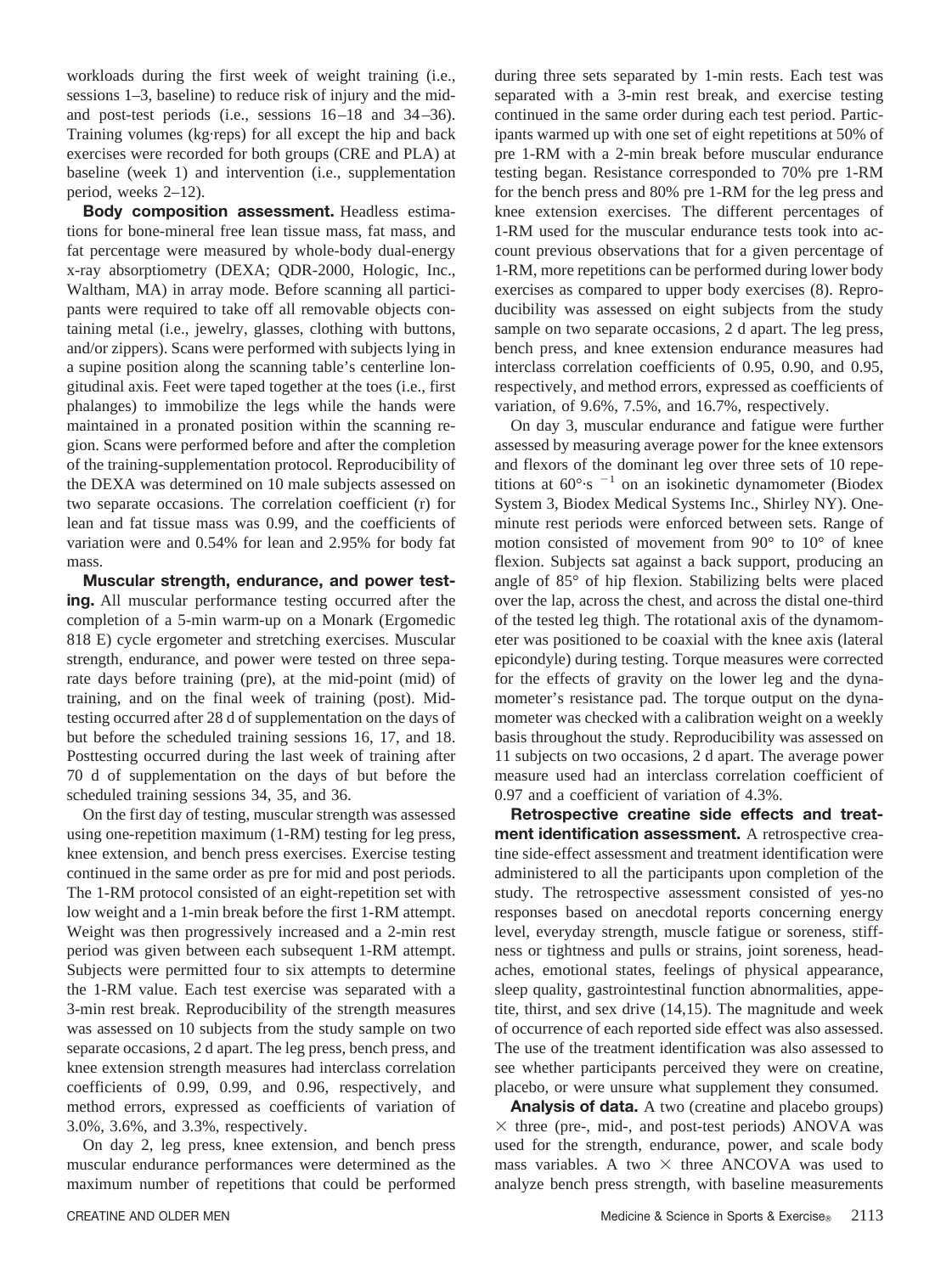TABLE 2. Body mass before, at mid-point and after 12 wk of progressive resistance training.

| Body Mass (kg) | Pre                              | Mid                                | Post                                            |
|----------------|----------------------------------|------------------------------------|-------------------------------------------------|
| CRE<br>PLA     | $88.0 \pm 3.6$<br>$79.9 \pm 2.9$ | $89.4 \pm 3.8^*$<br>$80.2 \pm 2.9$ | $91.0 \pm 3.8$ <sup>*</sup> t<br>$79.9 \pm 2.8$ |
|                |                                  |                                    |                                                 |

Values are means  $\pm$  SE.

 $*$   $P$  < 0.05 significantly different from pre value.

 $\dagger$   $P$  < 0.05 significantly different from mid value.

as a covariate, because differences were observed at baseline in this measure between groups. A two (creatine and placebo groups)  $\times$  two (pre- and post-test periods) ANOVA was used for body composition variables. Multiple comparison testing using Tukey *post hoc* analysis was used, when significant differences were confirmed with ANOVA testing, to assess where differences occurred between means. Unpaired *t*-tests were used to determine potential differences between groups for baseline variables, treatment identification, and training volumes. Unpaired *t*-tests with Bonferroni adjustments were used to assess retrospective side effects. Significance was set at an alpha level of 0.05 for all statistical tests.

## **RESULTS**

**Participant characteristics.** No differences in baseline physical characteristics between groups were found (Table 1). Both groups were determined to have previously participated in similar levels of strenuous, moderate, and mild physical activity. Daily energy intake (CRE, 2138.6  $\pm$ 145.6 kcal; PLA,  $2173.7 \pm 123.1$  kcal) and dietary protein per kilogram body mass (CRE,  $0.98 \pm 0.07$  g; PLA,  $1.07 \pm 0.07$ 0.08 g) were also similar between groups.

**Body composition.** There were no differences in body composition measures between groups at baseline. Changes in body mass and body composition with training are shown in Tables 2 and 3, respectively.

There was a significant group  $\times$  time interaction for body mass ( $P < 0.001$ ). Body mass was greater in the CRE group compared with the PLA group at mid- and post-testing  $(P \leq$ 0.05).

A significant group  $\times$  time interaction was observed for lean tissue mass  $(P \leq 0.001)$ , with the change over the training period greater in the CRE compared with the PLA group (Fig. 1). The CRE group had significantly higher lean tissue mass compared with the PLA group posttraining  $(P \leq$ 

TABLE 3. Body composition before (pre) and after (post) 12 wk of progressive resistance training.

| <b>Characteristic</b> | Pre            | Post             |  |  |
|-----------------------|----------------|------------------|--|--|
| Lean mass (kg)        |                |                  |  |  |
| <b>CRE</b>            | $54.2 \pm 1.6$ | $57.5 \pm 1.7^*$ |  |  |
| PI A                  | $50.8 \pm 1.4$ | $52.1 \pm 1.3^*$ |  |  |
| Fat mass (kg)         |                |                  |  |  |
| CRE                   | $25.7 \pm 2.6$ | $24.5 \pm 2.6^*$ |  |  |
| PLA                   | $20.5 \pm 1.8$ | $19.0 \pm 1.8^*$ |  |  |
| Body fat $(\%)$       |                |                  |  |  |
| CRE                   | $30.4 \pm 1.8$ | $28.3 \pm 2.6^*$ |  |  |
| PLA                   | $27.4 \pm 1.6$ | $25.5 \pm 1.5^*$ |  |  |

Values are means  $\pm$  SE.

 $*$   $P$  < 0.05 significantly different vs corresponding pre value.



**FIGURE 1—Change in lean tissue mass with 12 wk of strength train-** $\text{diag}$  in creatine (CRE) and placebo (PLA) groups. *Bars* are means  $\pm$ **SE. \* Significantly greater than PLA.**

0.05). Group  $\times$  time interactions were not significant for fat mass or percent body fat.

**Muscular strength, endurance, and average power.** There were no differences in any of the baseline strength, endurance, or average power measures between groups, with the exception of bench press strength, which was greater in the CRE group ( $P = 0.05$ ). As subjects were randomly assigned to groups, we attribute this difference to a chance occurrence. Changes in muscular endurance, strength and power with training are shown in Figures 2, 3, and 4, respectively.

A significant group  $\times$  time interaction was observed for leg press ( $P < 0.03$ ) and leg extension ( $P = 0.05$ ) strength but not for bench press strength. The CRE group had significantly greater leg press strength at mid and post-test periods compared with the PLA group ( $P < 0.05$ ).

A significant group  $\times$  time interaction was observed for leg press ( $P < 0.01$ ) and leg extension ( $P < 0.04$ ) endurance but not for bench press endurance  $(P = 0.09)$ . For leg press endurance, the CRE group had a significantly greater number of total repetitions than PLA at the posttest period (*P* 0.05). For leg extension endurance, a significantly greater number of total repetitions was indicated at mid- and posttest periods for the CRE group over PLA ( $P < 0.05$ ).

Changes in average power (W) with training are shown in Figure 4. A significant group  $\times$  time interaction was observed for average isokinetic knee extension/flexion power  $(P < 0.02)$ .

**Resistance training volume.** No differences in baseline training volumes were noted between groups. Training volumes during the intervention period were  $31\%$  greater ( $P =$ 0.05) in the creatine group  $(267,914 \pm 18,055$  kg·reps) compared with the placebo group  $(227,693 \pm 15,704 \text{ kg} \cdot \text{reps}).$ 

**Retrospective creatine side effects and treatment identification assessment.** Three side effects were significantly more frequent within the creatine than placebo group. Loose stools ( $P < 0.01$ ) was a negative side effect reported during the loading phase (week 1) of supplementation, whereas increased muscle cramping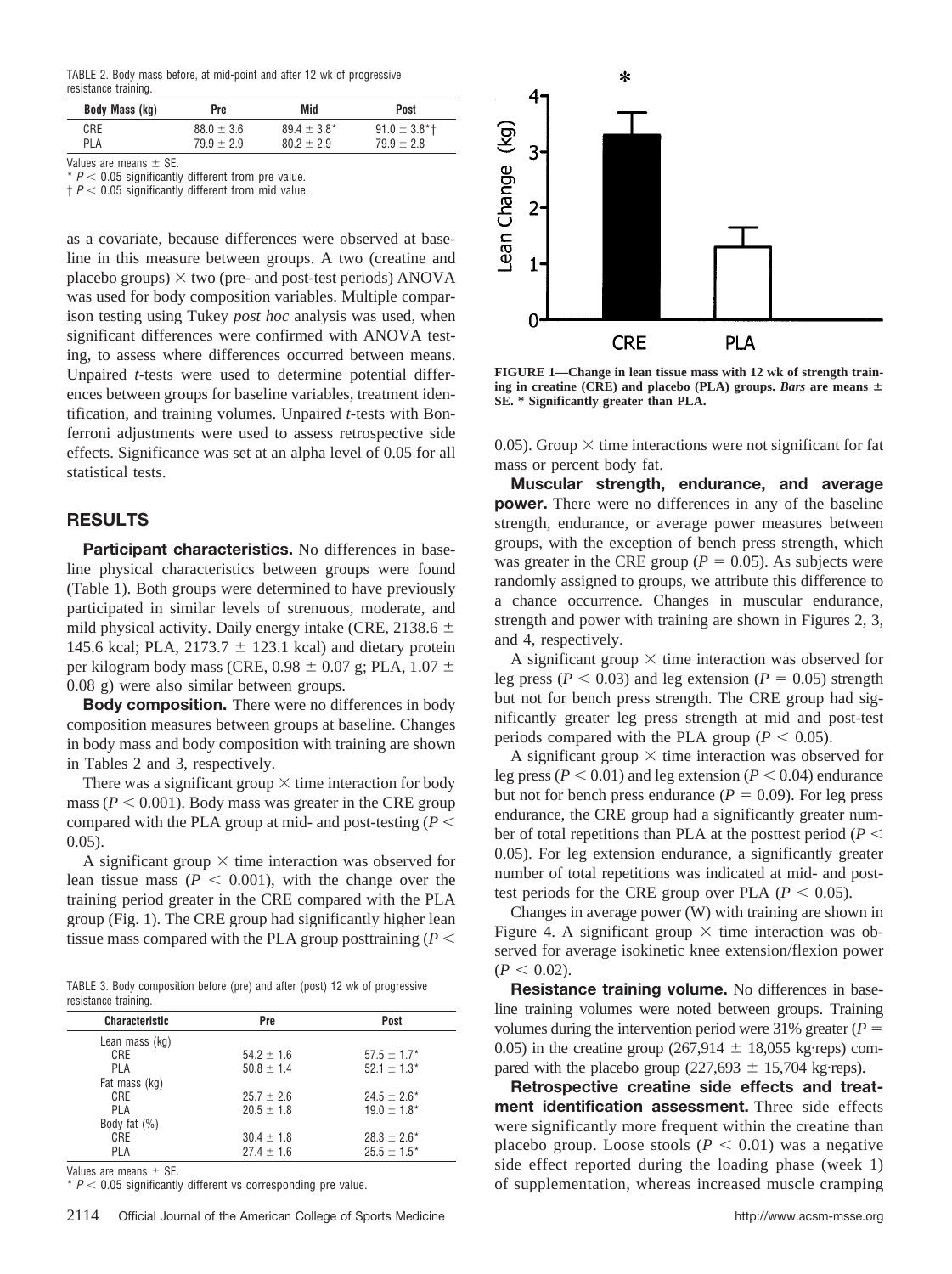

**FIGURE 2—Muscular strength (1-RM) for (A) leg press, (B) bench press, and (C) leg extension for creatine (CRE) and placebo (PLA)** groups. Values are means  $\pm$  SE.  $*$  Significantly different from pre **values. † Significantly different from mid values.**

 $(P < 0.01)$  and muscle pull or strain  $(P < 0.01)$  were negative side effects that began between weeks 3 and 5 of creatine supplementation. Individuals experiencing negative side effects continued to follow the standardized training program and had training volumes and test performances similar to individuals who did not experience these side effects.

No significant difference was noted in treatment identification between groups as half the participants indicated they did not know whether they were on the supplement (CRE, 56.3%; PLA, 42.9%). Correct treatment identification for the CRE and PLA groups were 31.3% and 42.9%, respectively.

## **DISCUSSION**

The current study is the first to demonstrate an ergogenic effect of creatine supplementation during strength training



**FIGURE 3—Muscular endurance (maximal repetitions over 3 sets) for (A) leg press, (B) bench press, and (C) leg extension for creatine (CRE)** and placebo (PLA) groups. Values are means  $\pm$  SE.  $*$  Significantly **different from pre values. † Significantly different from mid values.**

in older men (mean age 70 yr). Muscular strength, endurance, and power of the lower body and lean tissue mass were enhanced with supplementation. We hypothesized that creatine supplementation would be ergogenic during resistance training in older men based on a previous finding that supplementation increased intramuscular phosphocreatine levels and acute muscular performance in men over 50 yr of age (24). Phosphocreatine availability has been shown to be important for prevention of fatigue during moderate- to high-intensity exercise (7,12). We therefore predicted that supplementation with creatine would allow older men to train with a higher volume, resulting in enhanced muscular performance and lean tissue mass during 12 wk of strength training. Our hypothesis was clearly supported in that older men taking creatine supplementation were able to train with a 31% greater volume and that measures of muscular performance and lean tissue mass were enhanced. Our study supports the use of creatine for men of mean age 70 yr and is consistent with previous studies using other subject populations (3,6,9,17,25,26,29,30).

Only one previous study has looked at the effects of prolonged creatine supplementation and training with older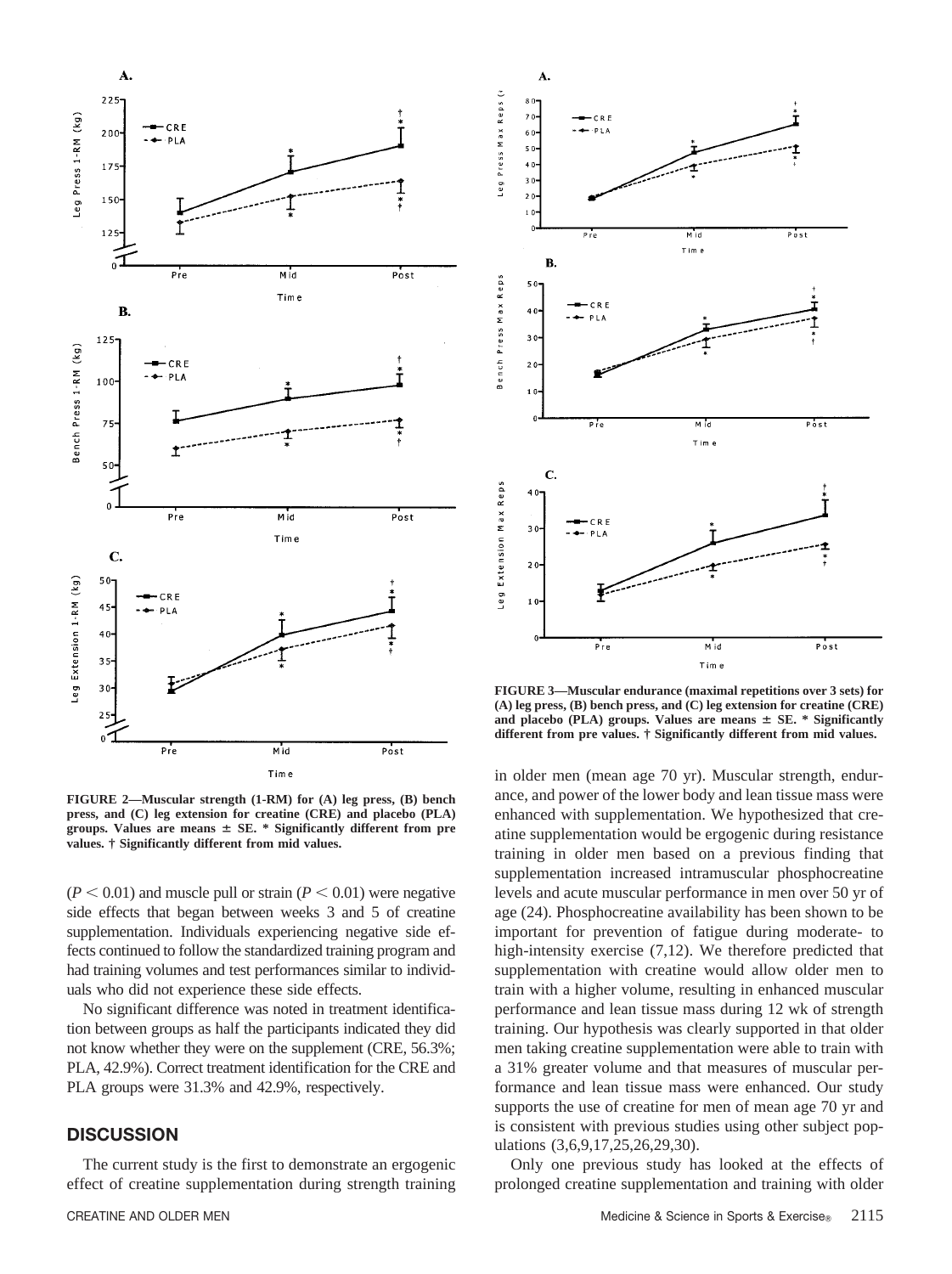

**FIGURE 4—Average power for knee extension and flexion (3 sets of 10 repetitions) for creatine (CRE) and placebo (PLA) groups. \* Significantly different from pre values. † Significantly different from mid values.**

adults (4). Bermon and colleagues (4) studied the effects of creatine supplementation in older men and women with and without 8 wk of resistance training. Creatine supplementation added no benefits to body composition estimated by skin folds, maximal strength (1-RM), dynamic endurance (12-RM), and isometric intermittent endurance upon completion of the study (4). However, one should note that the Bermon et al. (4) study contained four nongender-specific subgroups (creatine-training, placebo-training, creatine-no training, and placebo-no training) with low subject numbers  $(N = 8)$  that may have reduced the power necessary for detecting significant differences resulting from creatine supplementation.

The only muscular performance measures that were not improved with creatine supplementation in the current study were bench press strength and endurance. This lack of enhancement in strength and endurance compared with the lower body tests is most likely due to the type of resistance training program employed. The program used one upper body exercise for the chest and triceps muscle groups (bench press), whereas a greater number of exercises were used for the lower body (i.e., leg extension and leg press). Thus, training one leg exercise could have contributed to the performance improvements in the other (leg press training may have enhanced leg extension performance and *vice versa*). The lack of enhancement in bench press performance may also be related to the lesser ability of older individuals to respond to bench press compared with leg training. Two studies that compared adaptations to bench press and leg press training in older male subjects demonstrated equivalent changes in strength for the two exercises (5,27); however, change in leg press muscular endurance (maximum number of repetitions) was more than double the change in bench press muscular endurance (5). The type of "tapering" that we used before testing occasions may have affected leg and bench press performance differently. There may be some threshold of training intensity below which the additive

effects of creatine supplementation are not realized, and maybe this threshold was not met by the upper-body training program used in this study. An alternative explanation for the lack of enhancement in strength in the bench press is the higher initial levels of strength in the creatine-supplemented group. This would allow for a smaller potential for improvement compared with the placebo group. An enhancement in strength with supplementation may also have been masked because of a rapid learning effect when performing this exercise. Only one practice session was given to subjects before baseline testing; this may not have been sufficient to overcome the influence of learning on the early gains in strength (8). Our failure to demonstrate an enhancement in bench press muscular endurance may be due to a lack of statistical power. The CRE group tended  $(P = 0.09)$  to have an enhancement in muscular endurance above that of the PLA group over the first half of the study, with an improvement of 101% compared to 67% (Fig. 3B). A greater number of subjects may have been required to achieve a level of statistical significance.

As mentioned above, one limitation of this study was that only one practice session was given before baseline strength measurements were taken. This may have resulted in a rapid learning effect at the start of the study, which may have masked any differences in bench press strength due to creatine supplementation. Two to four weeks may be necessary to overcome a learning curve, especially in older adults unaccustomed to strength training. Despite this limitation, we were still able to demonstrate an ergogenic effect of creatine on measures of muscular strength and endurance in the lower body. An adequate practice phase before baseline testing may have allowed for detection of an even greater ergogenic effect of creatine than that observed.

In the current study, side effects reported by our creatinesupplemented subjects were few and minor (i.e., loose stools, cramping, pulls, or strains). These were not serious enough to impair progression of training or enhancement of muscular performance and lean tissue mass. Volek et al. (31) recently administered a similar questionnaire on side effects in a younger population supplemented with a similar dose of creatine as that used in the current study. They did not report any side effects among their subjects. The few side effects reported by our older men are difficult to explain, and our questionnaire is limited in that it is highly qualitative and does not indicate a mechanism by which side effects may be occurring. Therefore, the few minor side effects that were reported should be interpreted with caution.

In conclusion, our study demonstrated that creatine supplementation augments muscular performance and lean tissue adaptations to resistance training in untrained older men during a beginning strength training program. Creatine supplementation used in conjunction with resistance training in trained older men, or with longer resistance training programs (i.e., years), may allow for an even greater enhancement of adaptations in strength performance, an endeavor